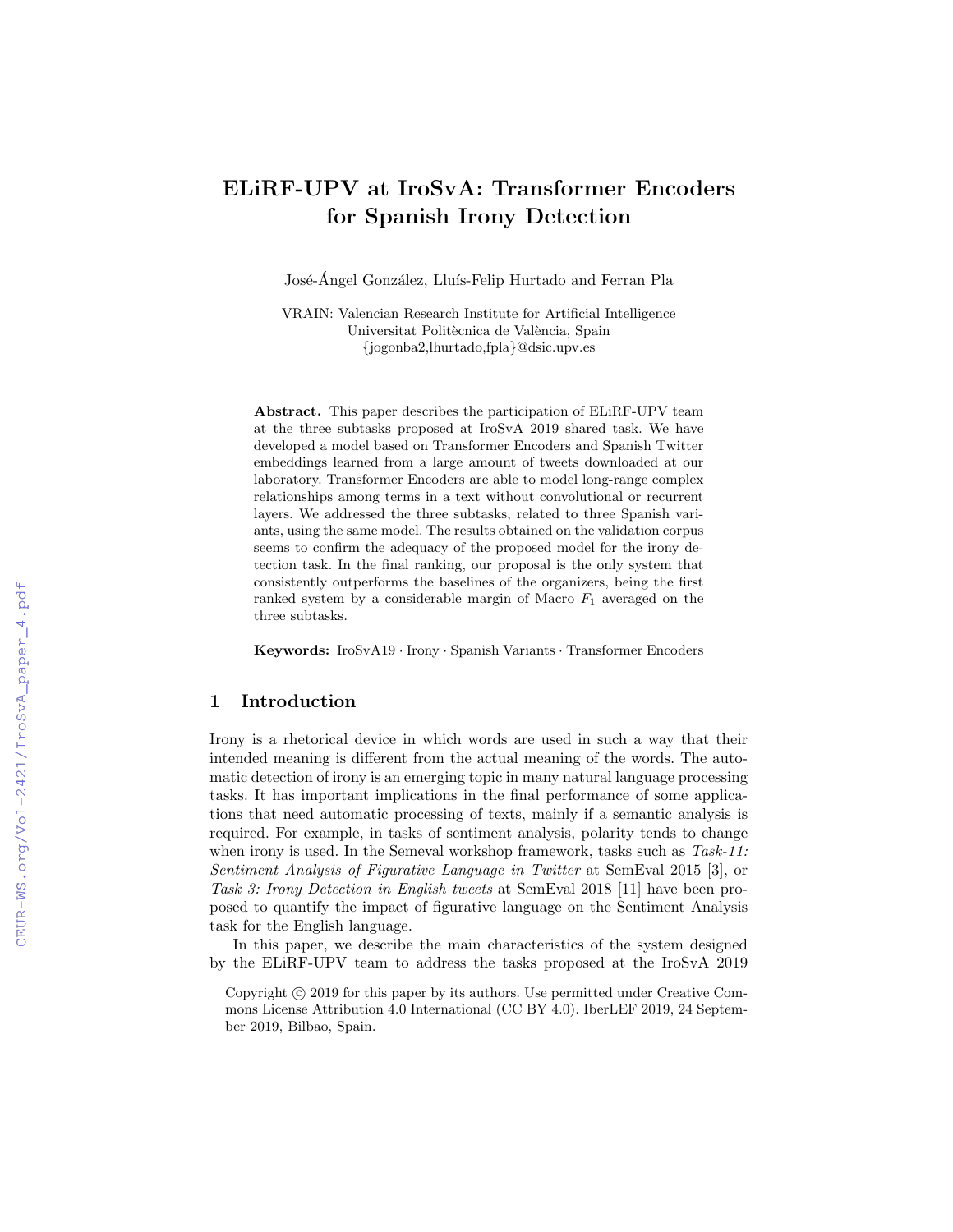shared task [9]. IroSvA is focused on Spanish language from Spain, Mexico and Cuba. The task is structured into three subtasks, each one for predicting whether messages are ironic or not in one of the three Spanish variants.

# 2 System

In this section, we discuss the system architecture proposed to address all three IroSvA19 sub-tasks as well as the description of the resources used and the preprocessing applied to the tweets.

#### 2.1 Resources and preprocessing

In order to learn a word embedding model for Twitter in Spanish, we downloaded 87 million tweets of several Spanish variants. To provide the embedding layer of our system with a rich semantic representation on the Twitter domain, we use 300-dimensional word embeddings extracted from a skip-gram model [8] trained with the 87 million tweets by using Word2Vec framework [4].

We have applied the same preprocessing to all the given data, both the tweets used to learn the Word2Vec embeddings model and those provided by the organization to learn the irony detection model. Firstly, a case-folding process is applied to all the tweets; Secondly, we tokenized the tweets by using TokTok-Tokenizer from NLTK. Thirdly, user mentions, hashtags and URLS are replaced by three generic-class tokens (user, hashtag and url respectively); Finally, elongated tokens are diselongated allowing the same vowel to appear only twice consecutively in a token (e.g. jaaaa becomes jaa).

#### 2.2 Transformer Encoders

Our irony detection system is based on the Transformer [12] model. Initially proposed for machine translation, the Transformer model dispenses with convolution and recurrences to learn long-range relationships. Instead of this kind of mechanisms, it relies on multi head self-attention, where multiple attentions among the terms of a sequence are computed in parallel to take into account different relationships among them.

Concretely, we use only the encoder part in order to extract vector representations that are useful to determine the presence of irony. We denote this encoding part of the Transformer model as Transformer Encoder. Figure 1 shows a representation of the proposed architecture for irony detection.

The input of the model is a tweet  $X = \{x_1, x_2, ..., x_T : x_i \in \{0, ..., V\}\}\$  where  $T$  is the maximum length of the tweet and  $V$  is the vocabulary size. This tweet is sent to a d-dimensional fixed embedding layer,  $E$ , initialized with the weights of our embedding model. Moreover, to take into account positional information we also experimented with the sine and cosine functions proposed in [12]. After the combination of the word embeddings with the positional information, dropout  $[10]$  was used to drop input words with a certain probability p. On top of these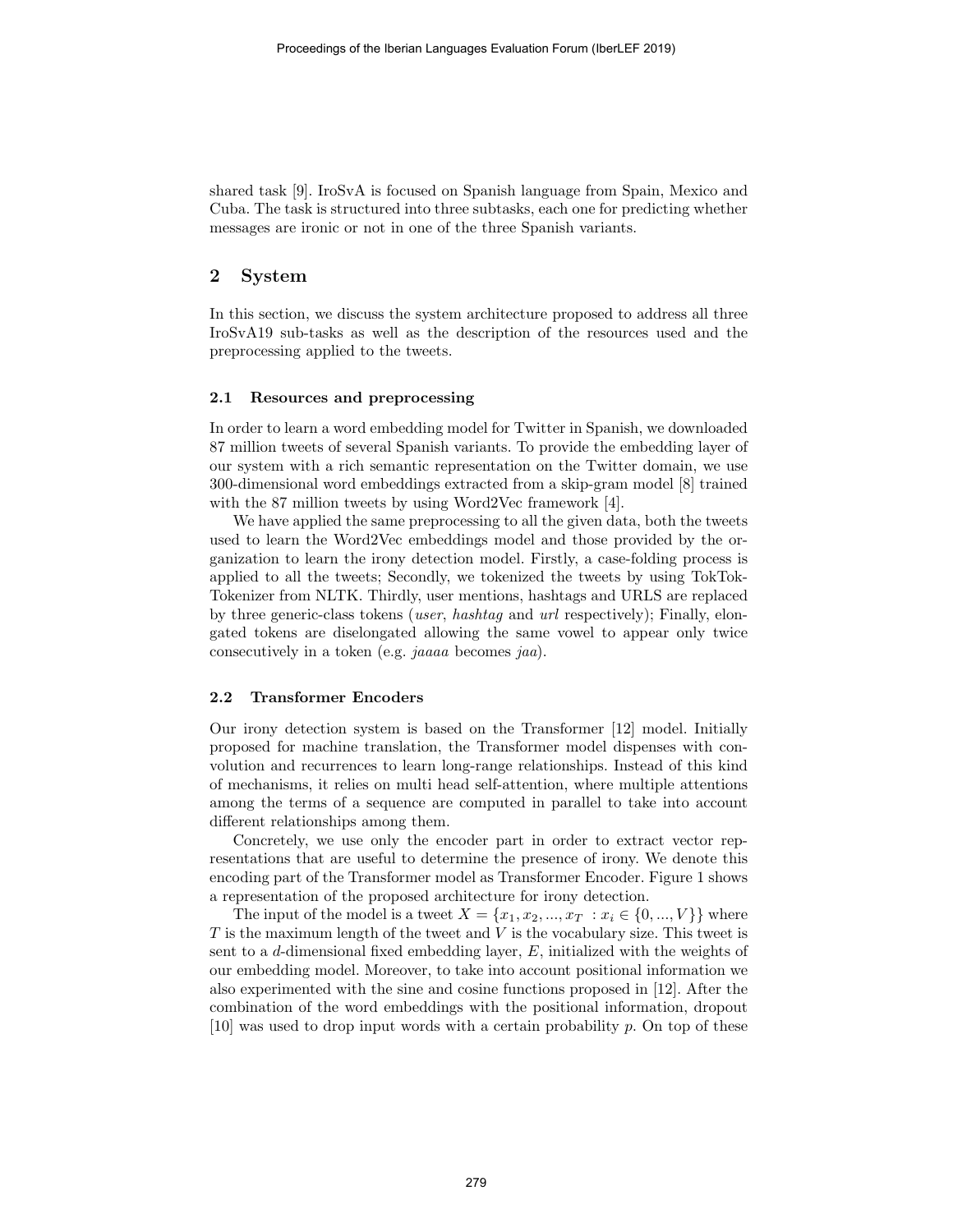representations,  $Nx$  transformer encoders are applied which relies on multi-head scaled dot-product attention. To do this we used an architecture similar to the one described in [12]. It includes the layer normalization [1] and the residual connections.

Due to a vector representation is required to train classifiers on top of these encoders, a global average pooling mechanism was applied to the output of the last encoder, and it is used as input to a feed-forward neural network, with only one hidden layer, whose output layer computes a probability distribution over the the two classes of the task  $\mathbb{C} = \{Ironic, NoIronic\}.$ 

We use Adam as update rule with  $\beta_1 = 0.9$  and  $\beta_2 = 0.999$  and Noam as learning rate schedule [12] with 15 warmup\_steps. Weighted cross entropy is used as loss function due to the distribution of the classes is biased towards the NoIronic class in a proportion of 2:1 on all the given corpora. The same proportion is used as weight terms for cross entropy loss function.



Fig. 1: The Transformer Encoders system for IroSvA19.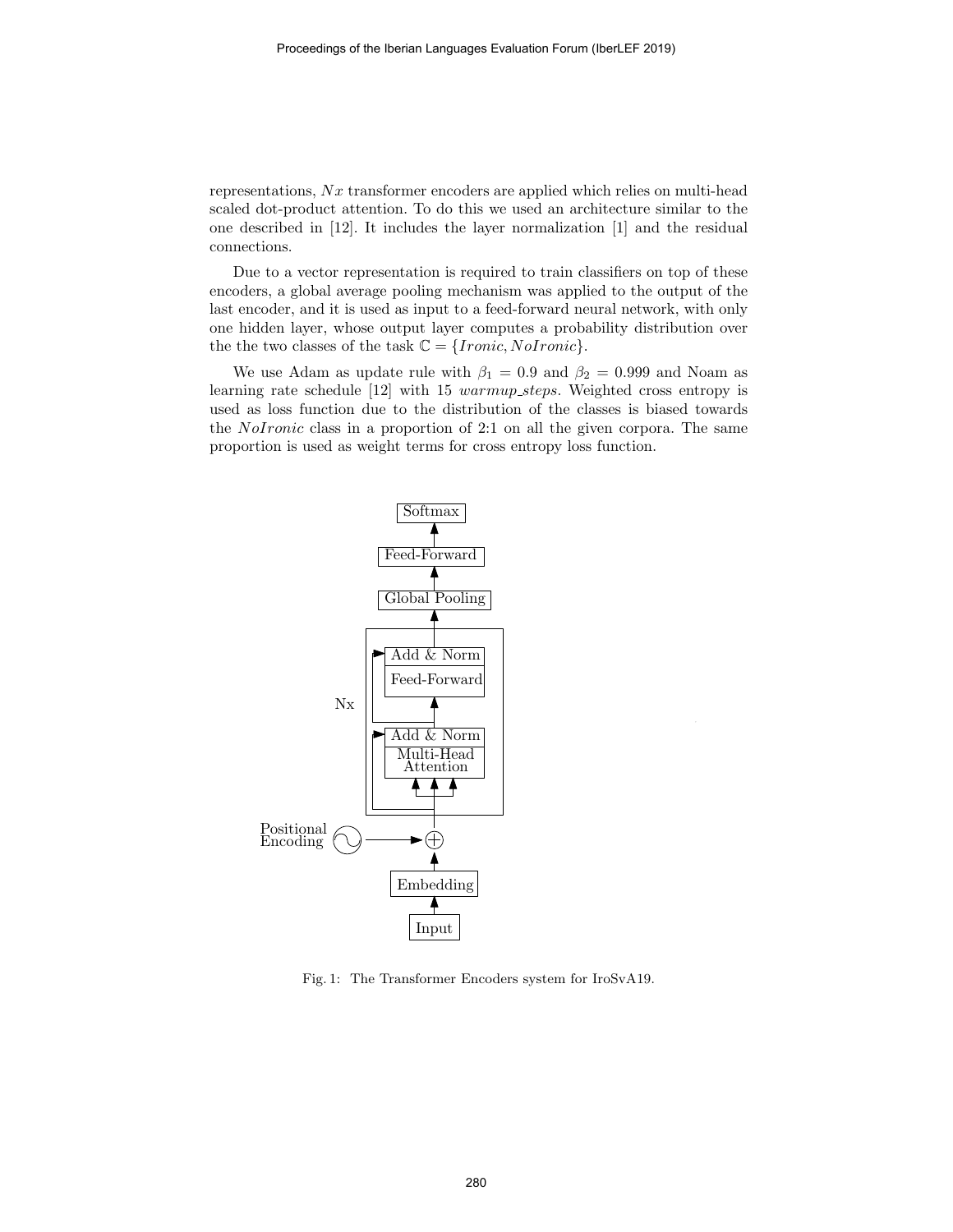## 3 Experiments

The three subtasks proposed at IroSvA19 have the same goal: determine if a text sample is ironic or not according to a given context. The differences among them are the Spanish variant in which the text is written and the kind of text to be classified. Subtask A aims to detect irony in Spanish tweets from Spain, Subtask B aims to detect irony in Mexican Spanish tweets, and Subtask C aims to detect irony in Spanish news comments from Cuba. In this work we used only the text sample, dispensing with the context.

In order to address the three subtasks, IroSvA19 organization provided three sample sets (one per subtask). Each set is composed by 2,400 labeled documents; 1,600 of which are labeled as *NoIronic* and the remaining 800 are labeled as Ironic. We divided each set provided by the organization into two subsets, a training set of 2,100 samples and a development set of 300 samples. To do this, we selected 200 NoIronic and 100 Ironic samples for development, maintaining the 2:1 imbalance towards the NoIronic class both in the training and the development sets.

During the training phase, we fixed some hyper-parameters, concretely:  $d_k =$ 64,  $d_{ff} = d, T = 50, h = 8$  and batch size = 32. Another hyper-parameters such as p on warmup\_steps were set following some preliminary experiments to  $p = 0.7$  and warmup\_steps = 15 epochs.

Moreover, we compare our proposal, which is based on Transformer Encoders (TE), with another deep learning systems such as Deep Averaging Networks (DAN) [7] and Attention Long Short Term Memory Networks [6] (Att-LSTM) that are commonly used in related text classification tasks obtaining very competitive results [5].

Also it is interesting to observe how some system mechanisms, like the positional encodings, or hyper-parameters like  $Nx$  affect to the results obtained in terms of macro- $F_1$  (M $F_1$ ), macro-recall (MR), macro-precision (MP) and class level metrics  $((F_{1i}, P_i, R_i) : i \in 0 : \text{NoIronic}, 1 : \text{Ironic})$ . Concretely, we tried to remove the positional information and  $1 \leq Nx \leq 2$  encoders. All these variants are applied only to the spanish subtask and the best two configurations are used also in the remaining subtasks. All these results are shown in Table 1.

As shown in Table 1, for the 1-TE-Pos and 2-TE-Pos systems, the positional encoding information harms the performance of the system. Moreover, the results obtained with 1-TE-Pos are very similar to those obtained with 1-layer Att-LSTM, that seems to indicate that the positional information, by using positional encodings or the internal memory of the LSTM, is not useful for the Spanish subtask.

It is interesting to see that when the positional information is not used, only one encoder behaves well, however, using  $Nx = 2$  in this case, hurts the performance of the system in comparison to  $Nx = 1$ . This effect does not happen when the positional information is considered, which seems to indicate that a large number of parameters are required to take into account the positional information.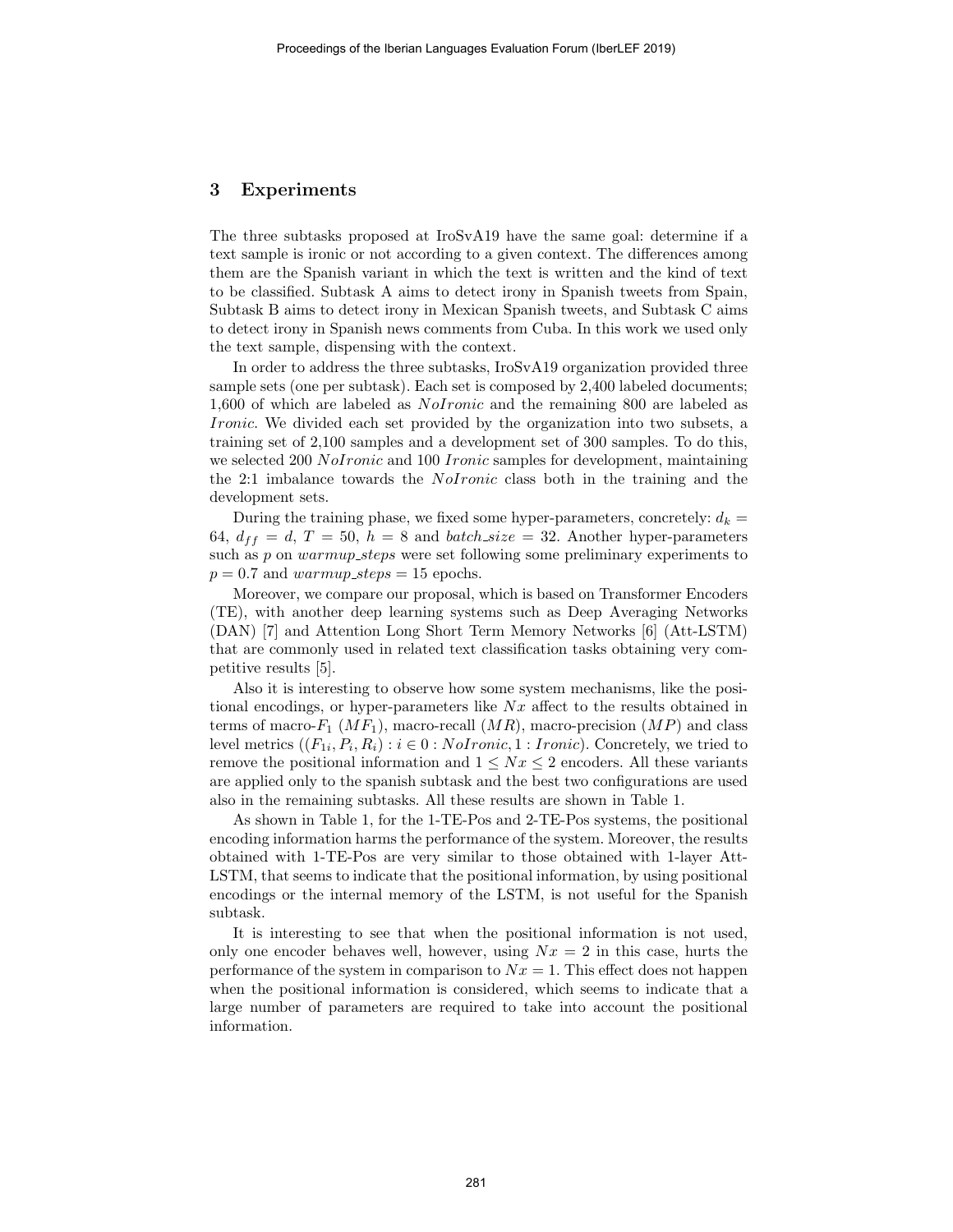|                                                                  | $F_{10}$ | $F_{11}$ $MF_1$ $P_0$ |  | $P_1$ | M P | $R_0$ | $R_1$                                                 | MR |
|------------------------------------------------------------------|----------|-----------------------|--|-------|-----|-------|-------------------------------------------------------|----|
|                                                                  |          |                       |  | ES    |     |       |                                                       |    |
| DAN                                                              | 85.78    | 69.79                 |  |       |     |       | 77.78 84.13 72.83 78.48 87.50 67.00 77.25             |    |
| Att-LSTM                                                         |          |                       |  |       |     |       | 81.05 66.05 73.54 84.32 61.74 73.03 78.00 71.00 74.50 |    |
| 1-TE-NoPos 85.79 74.18 79.98 88.77 69.91 79.34 83.00 79.00 81.00 |          |                       |  |       |     |       |                                                       |    |
| $1-TE-POS$                                                       |          |                       |  |       |     |       | 81.63 65.38 73.51 83.33 62.96 73.15 80.00 68.00 74.00 |    |
| 2-TE-NoPos 84.05 69.27 76.65 85.13 67.62 76.37 83.00 71.00 77.00 |          |                       |  |       |     |       |                                                       |    |
| $2$ -TE-Pos                                                      |          |                       |  |       |     |       | 82.64 62.83 72.74 80.86 65.93 73.40 84.50 60.00 72.25 |    |
|                                                                  |          |                       |  | МX    |     |       |                                                       |    |
| <b>DAN</b>                                                       |          |                       |  |       |     |       | 77.20 58.88 68.04 80.11 55.26 67.69 74.50 63.00 68.75 |    |
| 1-TE-NoPos 79.59 62.91 71.25 82.35 59.29 70.82 77.00 67.00 72.00 |          |                       |  |       |     |       |                                                       |    |
|                                                                  |          |                       |  | CH    |     |       |                                                       |    |
| <b>DAN</b>                                                       |          |                       |  |       |     |       | 77.86 51.85 64.85 75.83 55.06 65.44 80.00 49.00 64.50 |    |
| 1-TE-NoPos 82.41 65.35 73.88 82.83 64.71 73.77 82.00 66.00 74.00 |          |                       |  |       |     |       |                                                       |    |

Table 1: Results on the dev set for several evaluation metrics on the three subtasks.

The system 1-TE-NoPos outperforms the other systems, almost in all metrics, except on the precision over the class 1 and the recall over the class 0 with respect to DAN. Moreover, the F1 over the class 0 is very similar between both systems. However, the improvements provided by the 1-TE-NoPos system (∼4.5 points of F1 on the class 1, precision and recall on the class 0 as long as the improvement of 12 points in the recall of the class 1) make this system more competitive than DAN in terms of the macro metrics.

Then, due to these two systems are the most competitive on the development set of the ES subtask, we experimented with these architectures in the other subtasks to observe their behaviour.

On the MX subtask, the results between both systems are similar, obtaining again the system 1-TE-NoPos the best results in all the metrics. However, on the CU subtask, the differences among the results of both systems are bigger, with improvements of  $\sim 9$  points of  $MF_1$ , MP and MR.

Finally, our best system 1-TE-NoPos (ELiRF-UPV) is used to label the test set. The results obtained are shown in Table 2. Our system outperforms the proposed baselines [2] in all the metrics, by a margin of 2 to 4 points in terms of  $MF_1$  with respect to the best baseline. Moreover, Figure 3 shows the best five participants in the final ranking of the competition, where our proposal is the best ranked system by a margin of 2.5 points of  $MF_1$  averaged on the three subtasks with respect to the second ranked system.

# 4 Conclusions

We have proposed a system based on the encoder part of the Transformer architecture in order to extract useful word representations that are discriminative to decide the presence of irony on sort texts. The results obtained by our system are very promising especially considering they have been obtained without an extensive experimentation on the hyperparameters of the model. This opens the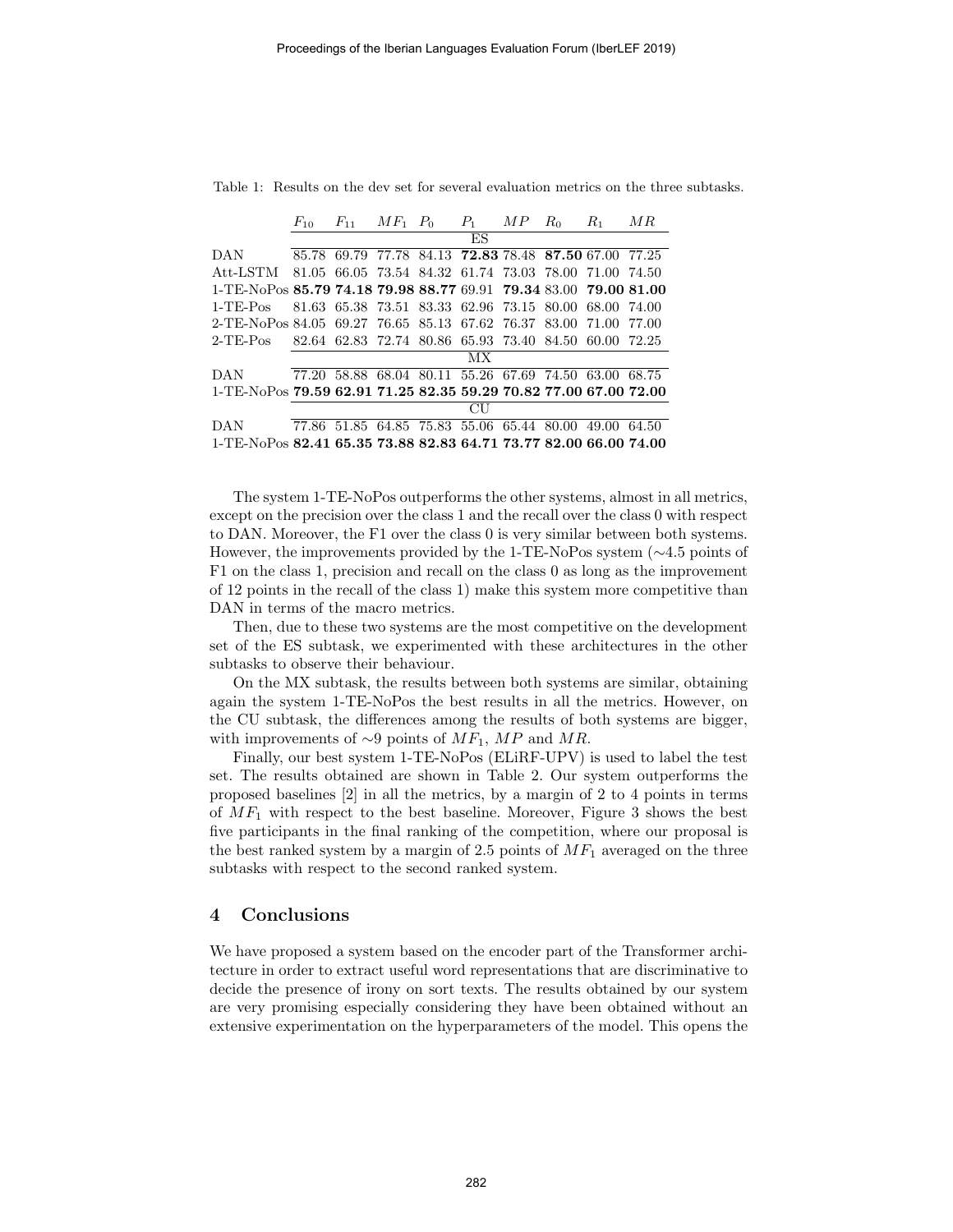Table 2: Results obtained by 1-TE-NoPos on the test set for the three subtasks.

|                                     | ES MX CU AVG            |  |
|-------------------------------------|-------------------------|--|
| ELiRF-UPV 71.67 68.03 65.27 68.32   |                         |  |
| <b>LDSE</b>                         | 67.95 66.08 63.35 65.79 |  |
| W2V                                 | 68.23 62.71 60.33 63.76 |  |
| Word nGrams 66.96 61.96 56.84 61.92 |                         |  |
| Majority                            | 40.00 40.00 40.00 40.00 |  |

Table 3: Five best participants in the final ranking of IroSVA19.

|                                                     |  |                              | CU ES MX AVG RANK |
|-----------------------------------------------------|--|------------------------------|-------------------|
| ELiRF-UPV $\overline{65.27}$ 71.67 68.03 68.32 1/18 |  |                              |                   |
| CIMAT                                               |  | 65.96 64.49 67.09 65.85 2/18 |                   |
| ${\rm LDSE}$                                        |  | 63.35 67.95 66.08 65.79 3/18 |                   |
| JZaragoza                                           |  | 61.63 66.05 67.03 64.90 4/18 |                   |
| W2V                                                 |  | 60.33 68.23 62.71 63.76 5/18 |                   |

door to future improvements by exploring modifications on the architecture and its hyperparameters.

## Acknowledgements

This work has been partially supported by the Spanish MINECO and FEDER founds under project AMIC (TIN2017-85854-C4-2-R) and the GiSPRO project  $(PROMETEU/2018/176)$ . Work of José-Ángel González is financed by Universitat Politècnica de València under grant PAID-01-17.

## References

- 1. Ba, L.J., Kiros, R., Hinton, G.E.: Layer normalization. CoRR abs/1607.06450 (2016)
- 2. Francisco Rangel, Paolo Rosso, M.F.S.: A low dimensionality representation for language variety identification. In: 17th International Conference on Intelligent Text Processing and Computational Linguistics, CICLing'16. Springer-Verlag, LNCS(9624), pp. 156-169 (2018)
- 3. Ghosh, A., Li, G., Veale, T., Rosso, P., Shutova, E., Barnden, J., Reyes, A.: SemEval-2015 task 11: Sentiment analysis of figurative language in twitter. In: Proceedings of the 9th International Workshop on Semantic Evaluation (SemEval 2015). pp. 470–478. Association for Computational Linguistics, Denver, Colorado (Jun 2015). https://doi.org/10.18653/v1/S15-2080
- 4. González, J., Hurtado, L., Pla, F.: ELiRF-UPV en TASS 2017: Análisis de Sentimientos en Twitter basado en Aprendizaje Profundo (ELiRF-UPV at TASS 2017: Sentiment Analysis in Twitter based on Deep Learning). In: Proceedings of TASS 2017: Workshop on Semantic Analysis at SEPLN, TASS@SEPLN 2017, co-located with 33nd SEPLN Conference (SEPLN 2017), Murcia, Spain, September 18th, 2017. pp. 29–34 (2017)